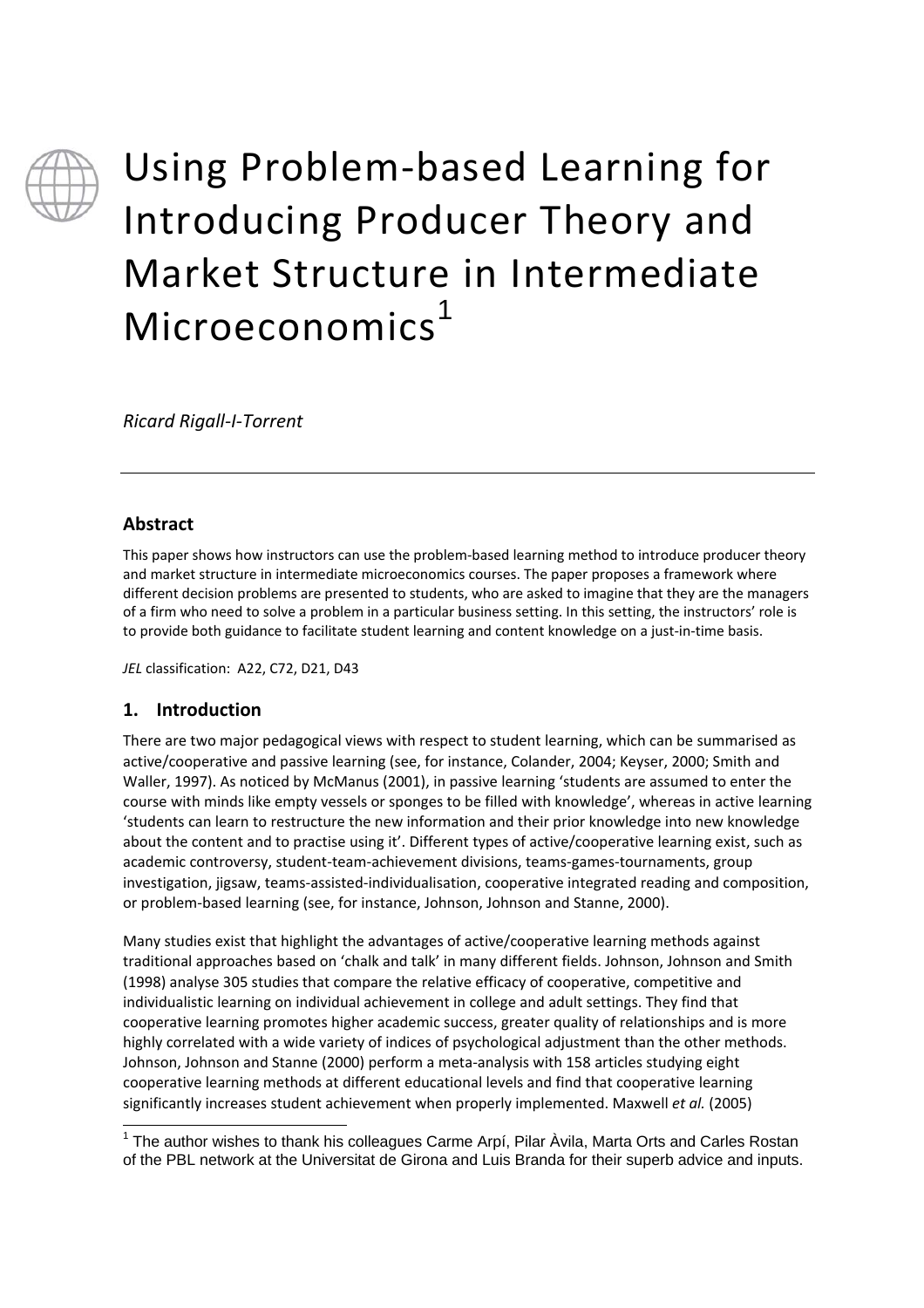compare problem‐based learning (PBL) and traditional instructional approaches in building knowledge of macroeconomic concepts and principles in high school students. Their results suggest that problem‐ based instruction can improve student learning if the instructors who implement it are well trained in both the PBL technique and economics. Forsythe (2002) summarises the existing research literature and notices that, relative to conventional lecture‐based method, PBL fosters a deeper approach to learning, promotes more versatile studying methods, and develops greater knowledge retention and recall skills. Besides, PBL students tend to exhibit stronger knowledge application skills and from a teacher perspective PBL appears to be a very satisfying method of teaching.

In spite of this evidence, many undergraduate courses in economics are still taught by using traditional passive learning methods (Becker and Watts, 2001a, 2001b; Benzing and Christ, 1997; Watts and Becker, 2008). Although many reasons exist for the predominance of 'chalk and talk' in the teaching of economics, the lack of suitable materials is likely to be one of them. This paper shows how instructors can use problem‐based learning to introduce producer theory and market structure in intermediate microeconomics courses. Active/cooperative learning is at the heart of the problem‐based learning method (see, for instance, Johnson, Johnson and Smith, 1991). In PBL students learn content, strategies and self-directed learning skills by collaborating to solve problems, reflecting on their experiences and engaging in self‐directed inquiry (Hmelo‐Silver, 2004; Hmelo‐Silver, Duncan and Chinn, 2007). The instructors' role is to provide both guidance to facilitate student learning and content knowledge on a just‐in‐time basis (Hmelo‐Silver *et al.*, 2007).

Although several resources exist for instructors wishing to implement active/cooperative learning (see, for instance, Becker and Greene, 2005; Beckman, 2003; Brouhle *et al.*, 2005; Cheung, 2005; Dixit, 2005; Elliott, Meisel and Richards, 1998; Gächter, Thoni and Tyran, 2006; Garratt, 2000; Hartley, 2001; Meister, 1999; Zahka, 1990), materials for applying PBL to specific parts of the economics curriculum do not abound (for some examples see Forsythe, 2002). This paper advocates using the PBL method to introduce producer theory and market structure in intermediate microeconomics courses by asking students to imagine that they are the managers of a firm who need to solve a problem in a particular business setting. The approach involves both concrete (such as solving simple numeric examples by using calculators or spreadsheets) and general tasks (such as formulating and solving abstract parameterised optimisation problems). Although the approach relies essentially on problem solving (and the presentation and discussion of results using posters), it includes a game to generate experiential data for the development of conceptual understanding.

# **2. Problem‐based learning activities**

To integrate PBL into the economics curriculum it is necessary to follow three steps (Forsythe, 2002): designing problems and/or tasks, assessing the response to the problem/tasks and designing the PBL environment. This paper ignores the last two steps (for an accurate exposition of the details involved see Forsythe, 2002) and focuses on the design and presentation of specific problems included in intermediate microeconomics curricula to the students.

Designing problems/tasks for a PBL environment usually involves four steps (Forsythe, 2002):

• The form of the PBL environment must be determined. The activities proposed in this article have been designed for a 'partial' PBL environment, where PBL coexists with traditional lectures. That is, after the proposed PBL activities instructors should then go through the traditional lecture-based approach (although it is also possible to skip the details completely and encourage students to use a textbook to study the topics either on their own or in groups).

The instructor must focus on target learning outcomes. The problems proposed in this paper have four major goals. First, they intend to provide some context to the theory and models used for teaching producer theory and market structure and to make them more compelling to students.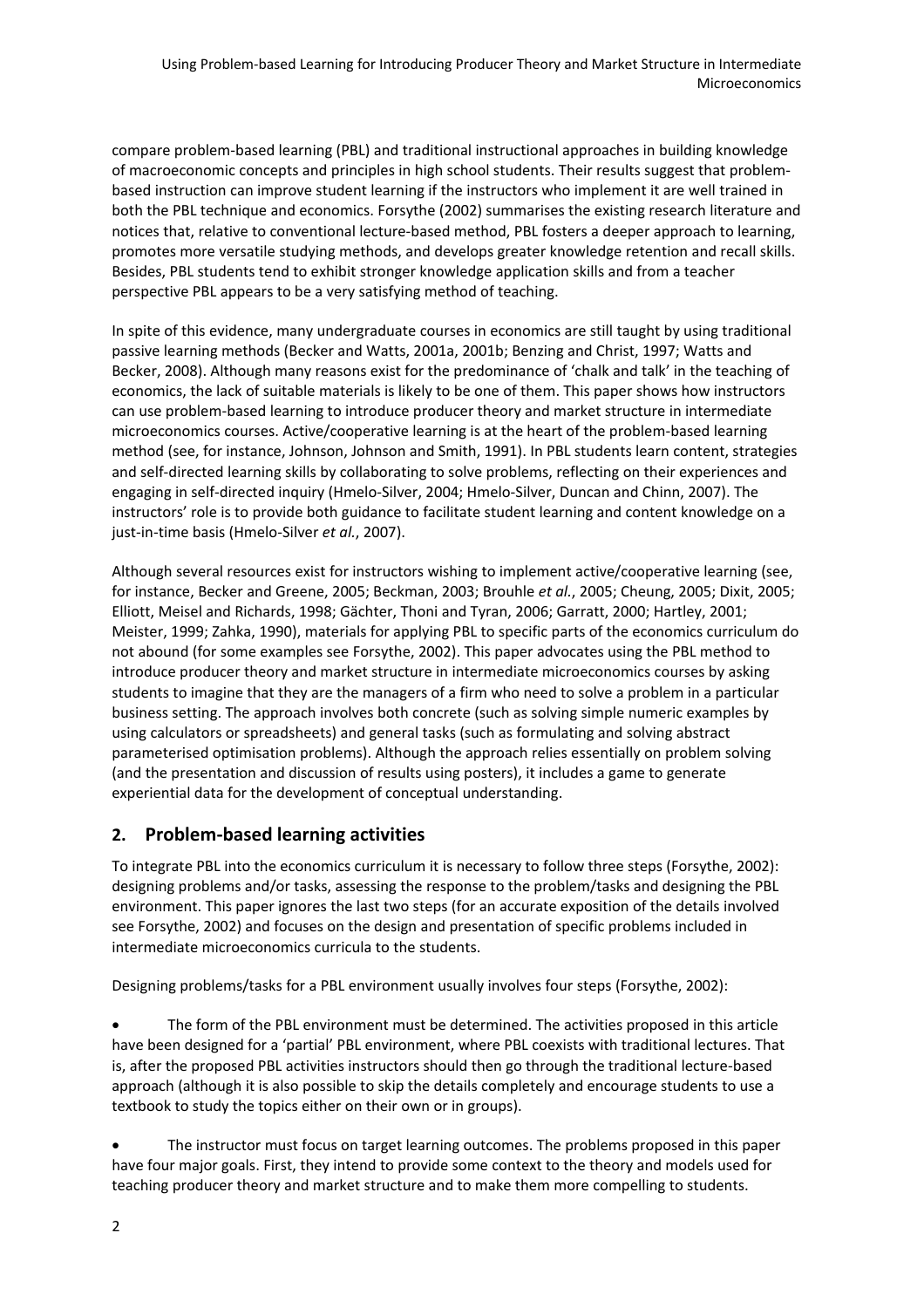Second, they underscore the connection between the various market structures. The third goal is to develop the students' modelling and problem‐solving skills. Last, the problems provide a natural setting for introducing strategic decisions and to develop naturally the concepts of Nash and subgame perfect Nash equilibrium.

• Determining the learning activities associated to the PBL setting. This paper considers three different activities. The first activity assumes that only one firm exists in the market, so that the firm's managers only need to worry about consumers' tastes and willingness to pay (summarised in the demand function) and their own costs. The second activity assumes that several firms exist in the market, so that besides costs and consumers' tastes, managers must take into account their beliefs about the behaviour of their rivals. In the third activity the number of firms in the market is endogenised, so that entry can be considered.

• Presenting the tasks to the students. The different tasks which compose each of the activities proposed in the article are detailed below. The exposition outlines how the different tasks should be presented to the students, provides the answers to the proposed problems, and gives some advice for the instructors to guide the discussions. Notice that the activities have been designed for a class size of 15–30 students and groups of three students. (Bigger class sizes can be accommodated by either reducing the number of poster activities or by increasing the group sizes to 4–5 students. However, notice that in bigger groups individual responsibilities are likely to become diluted.) It is assumed that after the instructor has presented each task the students will discuss and solve the proposed problems in groups, then they will write their own answers on posters, and finally they will discuss their answers with the other groups and the instructor. Table 1 summarises the different activities, the tasks which compose each activity, and contains a suggested time schedule for the different tasks.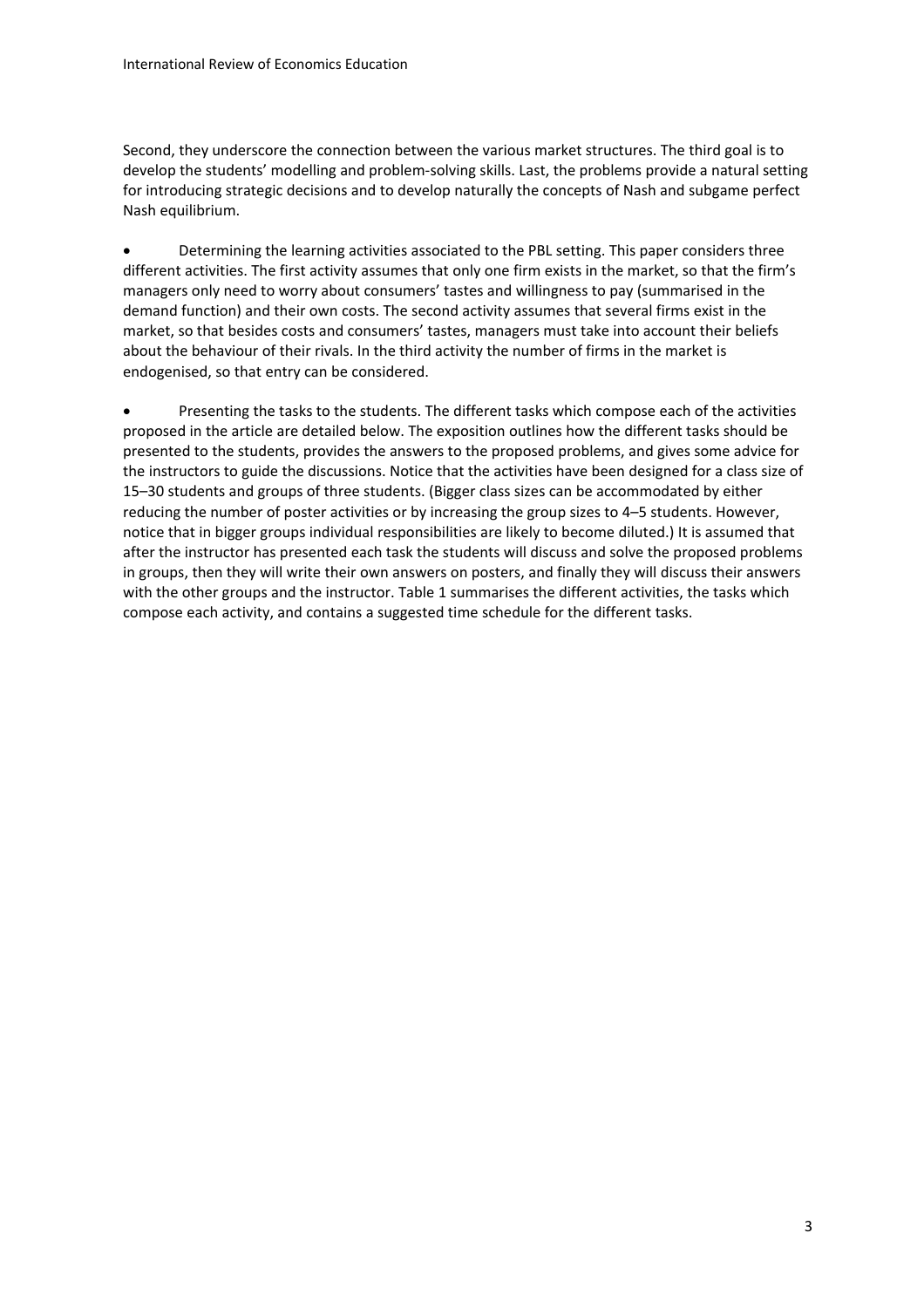| <b>PBL</b> activities                 | <b>Tasks</b>                                         | Suggested schedule                                                                             |  |  |
|---------------------------------------|------------------------------------------------------|------------------------------------------------------------------------------------------------|--|--|
|                                       |                                                      | - Presentation of the task (5 minutes)                                                         |  |  |
|                                       |                                                      | - Group formation (5 minutes)                                                                  |  |  |
|                                       | #1.1. Objectives of firms                            | - Work in groups (20 minutes)                                                                  |  |  |
|                                       |                                                      | - Writing the poster (5 minutes)                                                               |  |  |
|                                       |                                                      | - Class discussion about the posters (15 minutes)                                              |  |  |
|                                       |                                                      | - Presentation of the task (10 minutes)                                                        |  |  |
|                                       | #1.2. Mathematical                                   | - Group formation (5 minutes)                                                                  |  |  |
|                                       | formulation of the profit-                           | - Work in groups (30 minutes)                                                                  |  |  |
| #1. Firms' costs,                     | maximisation problem                                 | - Writing the poster (5 minutes)                                                               |  |  |
| consumers' tastes                     |                                                      | - Class discussion about the posters (30 minutes)                                              |  |  |
| and willingness to                    |                                                      | - Presentation of the task (10 minutes)                                                        |  |  |
| pay                                   |                                                      | - Group formation (5 minutes)                                                                  |  |  |
|                                       | #1.3. Solving the profit-<br>maximisation problem    | - Work in groups (30 minutes)                                                                  |  |  |
|                                       |                                                      | - Writing the poster (5 minutes)                                                               |  |  |
|                                       |                                                      | - Class discussion about the posters (30 minutes)                                              |  |  |
|                                       | #1.4. Implications on                                | - Presentation of the task (10 minutes)                                                        |  |  |
|                                       | market outcomes of                                   | - Group formation (5 minutes)                                                                  |  |  |
|                                       | different assumptions on                             | - Work in groups (30 minutes)                                                                  |  |  |
|                                       | costs and the shape of the<br>demand function        | - Writing the poster (5 minutes)                                                               |  |  |
|                                       |                                                      | - Class discussion about the posters (30 minutes)                                              |  |  |
|                                       |                                                      | - Presentation of the task (5 minutes)                                                         |  |  |
|                                       |                                                      | - Group formation (5 minutes)                                                                  |  |  |
|                                       | #2.1. Statement and<br>analysis of the problem       | - Work in groups (20 minutes)                                                                  |  |  |
|                                       |                                                      | - Writing the poster (5 minutes)                                                               |  |  |
|                                       |                                                      | - Class discussion about the posters (15 minutes)                                              |  |  |
|                                       |                                                      | - Presentation of the task (10 minutes)                                                        |  |  |
|                                       |                                                      | - Group formation (5 minutes)                                                                  |  |  |
|                                       |                                                      | - Work in groups to decide the quantity produced in the first round<br>(15 minutes)            |  |  |
|                                       | #2.2. Cournot game                                   | - Computation of market price and firms' profits (5 minutes)                                   |  |  |
| #2. Beliefs about<br>the behaviour of |                                                      | - Work in groups to decide the quantity produced in the subsequent<br>rounds (5 minutes/round) |  |  |
| rival firms                           |                                                      | - Class discussion about the outcome of the task (10 minutes)                                  |  |  |
|                                       |                                                      | - Presentation of the task (10 minutes)                                                        |  |  |
|                                       | #2.3. Computing the                                  | - Group formation (5 minutes)                                                                  |  |  |
|                                       | equilibrium output for each                          | - Work in groups (45 minutes)                                                                  |  |  |
|                                       | firm                                                 | - Writing the poster (5 minutes)                                                               |  |  |
|                                       |                                                      | - Class discussion about the posters (45 minutes)                                              |  |  |
|                                       |                                                      | - Presentation of the task (5 minutes)                                                         |  |  |
|                                       | #2.4. Effects on market                              | - Group formation (5 minutes)                                                                  |  |  |
|                                       | outcomes of increasing the<br>number of firms in the | - Work in groups (20 minutes)                                                                  |  |  |
|                                       | market                                               | - Writing the poster (5 minutes)                                                               |  |  |
|                                       |                                                      | - Class discussion about the posters (15 minutes)                                              |  |  |

#### **Table 1:** PBL activities, tasks and schedule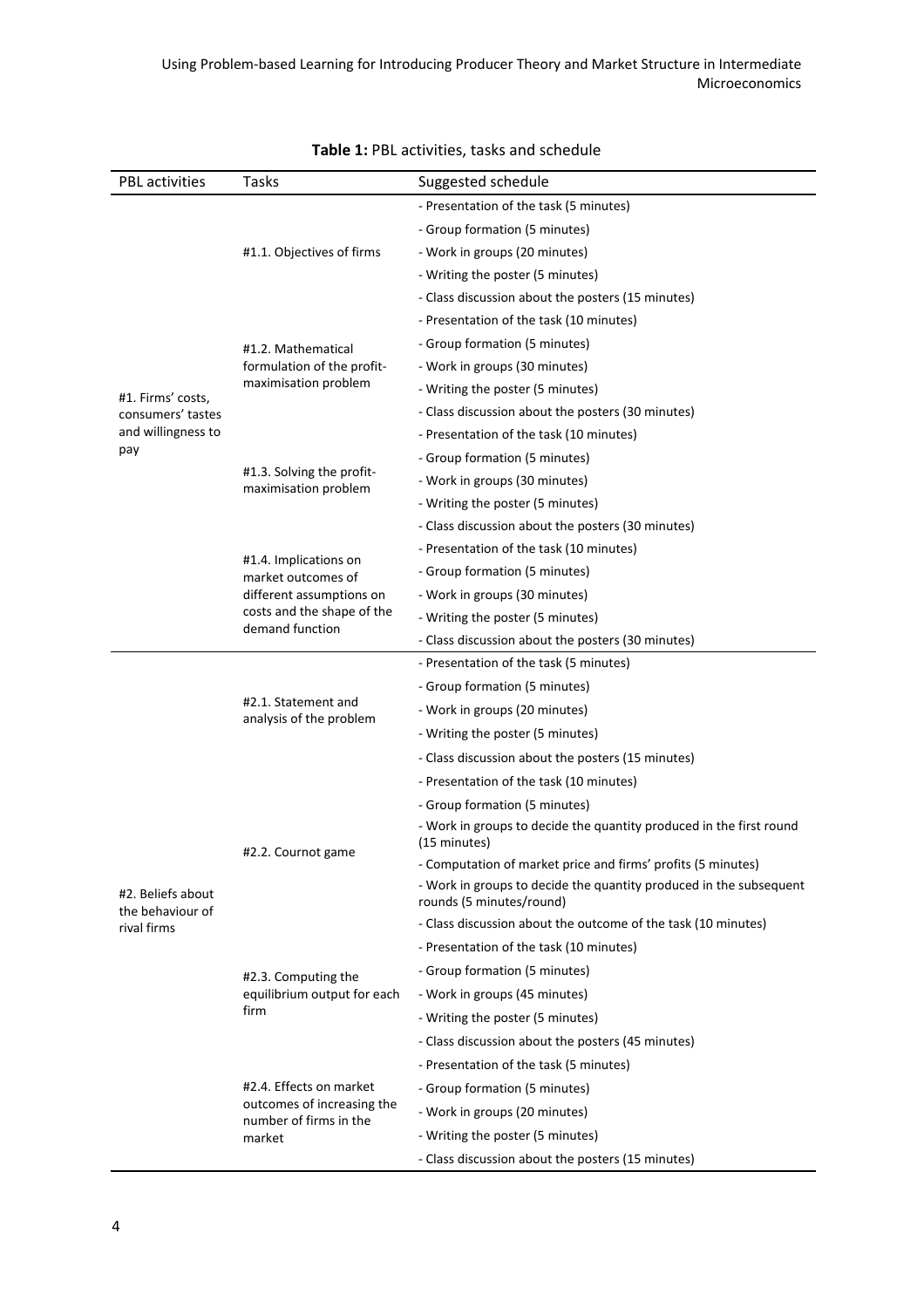|           |                           | - Presentation of the task (5 minutes)                    |
|-----------|---------------------------|-----------------------------------------------------------|
|           |                           | - Group formation (5 minutes)                             |
|           |                           | - Work in groups (30 minutes)                             |
|           | #3.1. Stating the problem | - Writing the poster (5 minutes)                          |
|           | and writing and analysing | - Class discussion about the posters (15 minutes)         |
|           | the game tree             | -(optional) Instructor writing the game tree (10 minutes) |
|           |                           | - Work in groups (20 minutes)                             |
| #3. Entry |                           | - Writing the poster (5 minutes)                          |
|           |                           | - Class discussion about the posters (15 minutes)         |
|           |                           | - Presentation of the task (10 minutes)                   |
|           |                           | - Group formation (5 minutes)                             |
|           | #3.2. Solving the game    | - Work in groups (45 minutes)                             |
|           |                           | - Writing the poster (5 minutes)                          |
|           |                           | - Class discussion about the posters (45 minutes)         |

#### **3. Activity #1: Firms' costs, consumers' tastes and willingness to pay**

This activity is designed for students to reflect on the objectives of firms and to realise that monopolists need to take into account both their costs and market demand when taking their pricing and production decisions. This activity involves four tasks. First, firms' goals are analysed. Then, the profit‐ maximisation problem is formulated mathematically. The third task involves solving the profit‐ maximisation problem. The last task deals with the implications on market results of different assumptions on costs and the shape of the demand curve.

*Task #1.1: The objectives of firms*. To introduce students to the problems faced by firms, instructors should divide the class in groups of three students and ask them to imagine that they are the owners of the only firm in a certain market. The firm produces a good with no close substitutes. Instructors should ask students what goal they would pursue as firm owners and how they would achieve it. Students should discuss their approach to the problem and write their answers on posters attached to the classroom walls, so that each group can read its classmates' answers. Instructors should guide a subsequent discussion so that students realise that firms may have different goals, but that owners are likely to be interested in maximising profits.

*Task #1.2: Mathematical formulation of the profit‐maximisation problem*. In the next step, instructors should ask the groups to formulate mathematically the profit‐maximising problem faced by a firm in the previous setting and repeat the process of writing their answers on posters and discussing these answers with the instructor and the rest of the class. When confronted with such a general question after going through consumer theory and the cost of production, students may suggest writing profits as *pq − c*(*q*). In that case, instructors should ask students how *p* and *q* are related and guide the discussion so that students realise that consumer theory tells us that price and quantity are inversely related. Here the concept of inverse demand function should be introduced/refreshed. Instructors need to make sure that students realise that the demand function gives the quantity of product that consumers are willing to buy at a given price and that the inverse demand function gives the maximum price at which consumers are willing to buy a given quantity. Next, instructors should ask the groups whether in order to maximise profits they (in their role of firm managers) would choose price or quantity. It is useful to suggest that since costs are expressed as a function of the quantity produced, it may be convenient to resort to the inverse demand function. After this remark, instructors should ask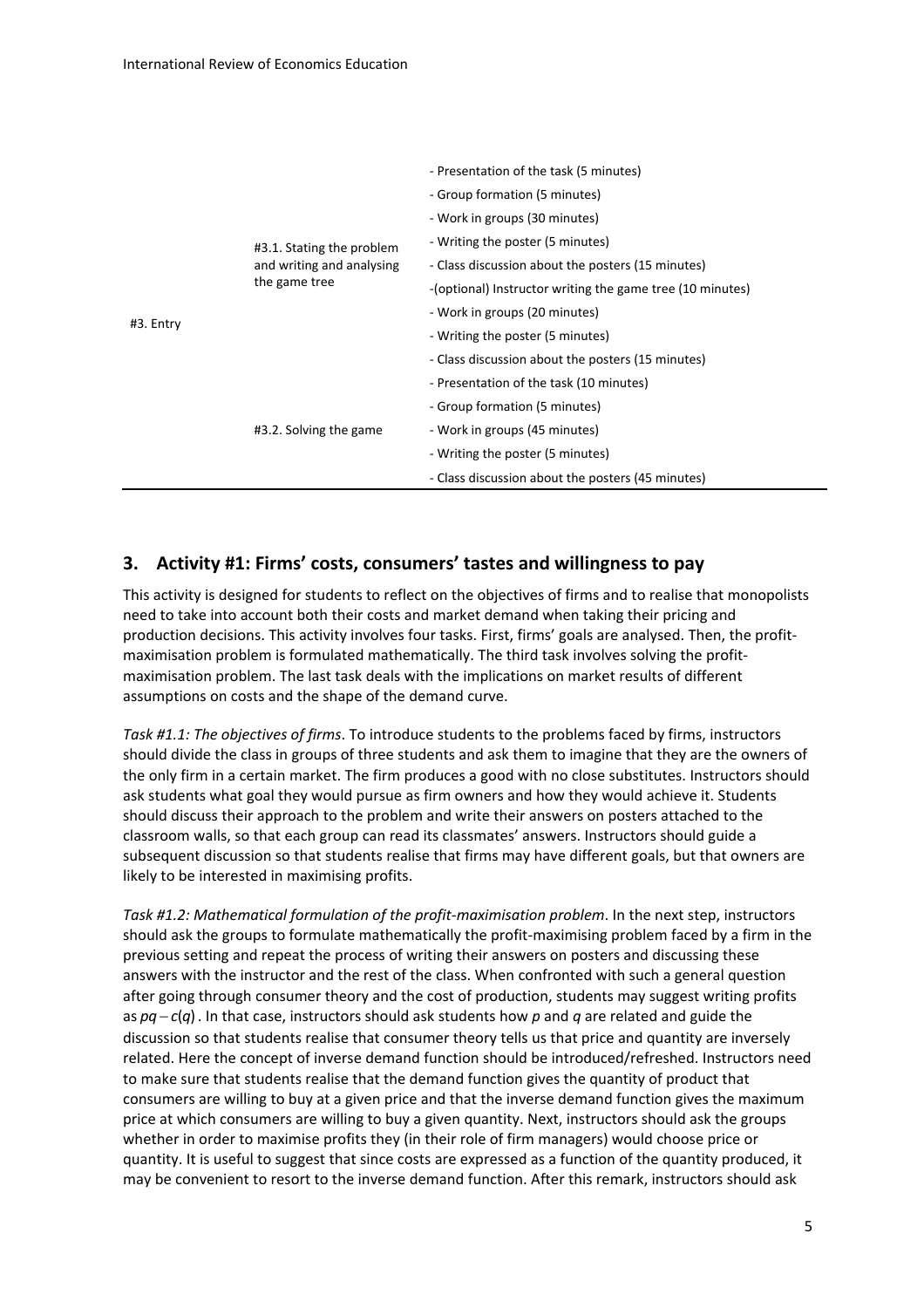students to reformulate the profit‐maximising problem faced by their imaginary firm when no competitors exist in the market and the process of writing answers in posters and discussing them with their instructor and the classmates may then be repeated.

*Task #1.3: Solving the profit‐maximisation problem*. The next step is to ask the groups to solve the problem

$$
Max \quad \pi(q) \equiv p(q) \cdot q - c(q),
$$

where *q* is the quantity produced,  $p(q)$  is the inverse demand function,  $c(q)$  is the cost function and  $\pi$ (p) is the profit. For simplicity, it can be assumed that the inverse demand function is given by  $p(q) = M - q$ , where *M* is a positive constant. Different assumptions regarding the cost function are possible depending on the technology available to firms. In order to avoid difficulties, it is convenient to assume that constant returns to scale are present, so that the cost function is  $c(q) = cq$  (where *c* is a positive constant). (Notice that if there are no fixed costs firms face a single decision: how much to produce. Thus shutdown decisions are sidestepped. See activity no 3 for a more complex setting.) Assuming that  $M > c$ , the firm solves the problem:

$$
Max \quad \pi \equiv [M-q] \cdot q - c(q).
$$

Profits are maximised when:

$$
\frac{d\pi}{dq} \equiv M - 2q - c = 0 \Longrightarrow q^* = \frac{1}{2}[M - c].
$$

The price is  $p = M-q = M-\frac{1}{2}[M-c]=\frac{1}{2}[M+c]$  . Profits are  $\pi=\left[\frac{1}{2}(M-c)\right]^2$  . If students find it difficult to solve this problem, it may be useful to set a concrete example and assume, for instance, that the market demand for a product is given by  $p(q) = 2000 - q$  and the cost function of individual firms by  $c(q) = q$ . This numerical problem has the advantage of provident students with the opportunity to use calculators and/or spreadsheets (which students may perceive as more akin to business settings than calculus) in their inquiry (see Kreps, 2004 for a textbook approach to using spreadsheets instead of calculus in microeconomics courses).

*Task #1.4: Implications on market outcomes of different assumptions on costs and the shape of the demand function*. After discussing the monopolist problem, instructors may ask students how firms' decisions are affected by their own costs and the shape of the demand function (see Malueg, 1994). For instance, it is useful to ask students to solve Problem no 1 in the Appendix for different values of *M* and *c*. This helps students realise that even monopolies face market constraints. Students should notice that the relationship between price and revenue (the revenue earned by producing an additional unit, *M* − 2*q*, is lower that price, *M* − *q*, because in order to sell some additional units a monopolist must lower the price of all units). The condition for profit maximisation (produce at the quantity where marginal revenue equals marginal cost) can be analysed in detail at this point.

# **4. Activity #2: Beliefs about the behaviour of rival firms**

The next stage involves asking students how their answers to the questions in the previous tasks may be influenced by the presence of other firms in the market. To do this, it is useful to present four tasks to the students. First, the problem faced by the firms should be stated and analysed. Then, a Cournot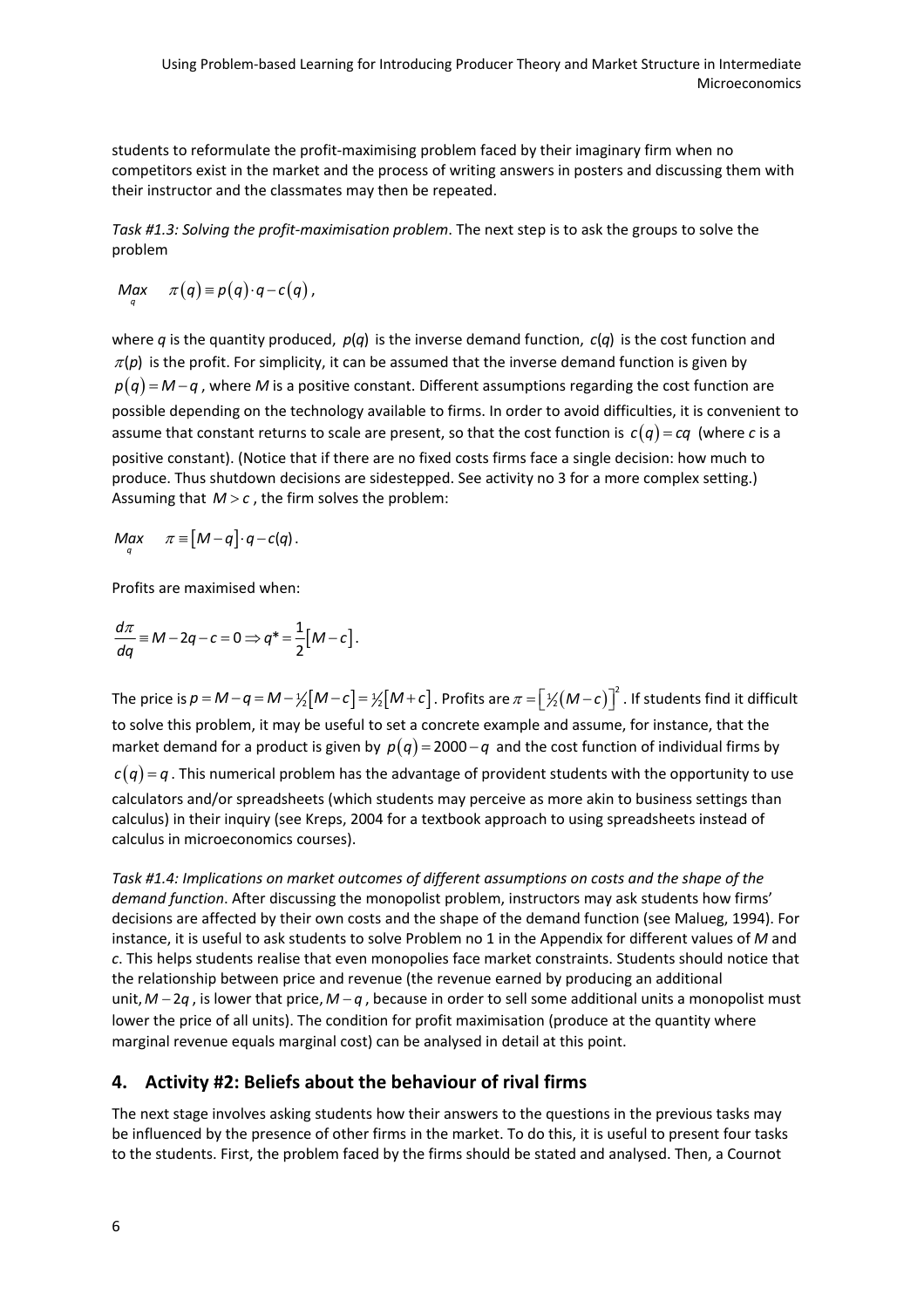game can be played. The third task involves solving the profit‐maximisation problem faced by each firm. Finally, the effects of increasing the number of firms in the market are analysed.

*Task #2.1: Statement and preliminary analysis of the problem*. It is convenient to proceed as follows:

• Divide the class in groups of three students. Each group is a firm.

• Each firm is told that another identical firm is in the market. Each firm has a production cost given by  $c(q) = cq$  and faces an inverse demand function which depends on the sum of the quantity produced by each firm.

• Students in each group are asked to work out independently (that is no talking between groups, aka collusion, is allowed) what quantity their firm would produce in order to maximise profits.

• Students in each group are told that after working out the solution with their group they can pose publicly any questions they may have. Instructors should answer the questions keeping in mind that at this stage they do not want to influence the students' proposed solution to the problem.

In this setting, students may find it difficult to get started. Nevertheless, by analysing the problem, students will realise that although each firm can only control its own output, the price paid by consumers (and hence each firm's profit) is a function of the total quantity that the two firms bring to the market. However, students may not figure out how solve the profit maximisation problem. In that case, instructors can formulate the problem and ask students to solve it. Notice that firm 1 must solve the problem

$$
M_{\underset{q_1}{q_1}} \times \quad \pi_1 \equiv p\big(q_1 + q_2\big) \cdot q_1 - c\big(q_1\big),
$$

and similarly for firm 2. For the specific inverse demand and cost functions considered above, firm 1 solves the problem

$$
Max \quad \pi_1 \equiv [M - q_1 - q_2] \cdot q_1 - c \cdot q_1.
$$

Profits are maximised when:

$$
\frac{d\pi_1}{dq_1} \equiv M - 2q_1 - q_2 - c = 0 \Longrightarrow q_1 = \frac{1}{2}[M - c - q_2].
$$

Instructors should make sure that their students realise the economic intuition behind this first order condition: besides production cost and consumers' tastes, the optimal output for firm 1 depends on the decision by firm 2 and vice versa.

*Task #2.2: Cournot game*. At this point students need to realise that a conjecture about the behaviour of its rival must be made by each firm. They may get stuck in a chain of circular reasoning. They may realise that their firm's best response depends on the action taken by the rival firm, that is, the managers of firm 1 know that the other firm knows this and vice versa. Nevertheless, it is not easy to figure out how to break up this chain of reasoning. A brief digression about how each firm can anticipate the other firm's behaviour in practice and/or the introduction of the Nash equilibrium concept might seem appropriate here. However, an in‐class simulation along the lines proposed by Meister (1999) gives students an active role in the learning process and helps them to realise the different aspects which need to be taken into account to solve the problem. Essentially, Meister (1999) proposes a game where students are divided in five groups, where each group is a firm. Each firm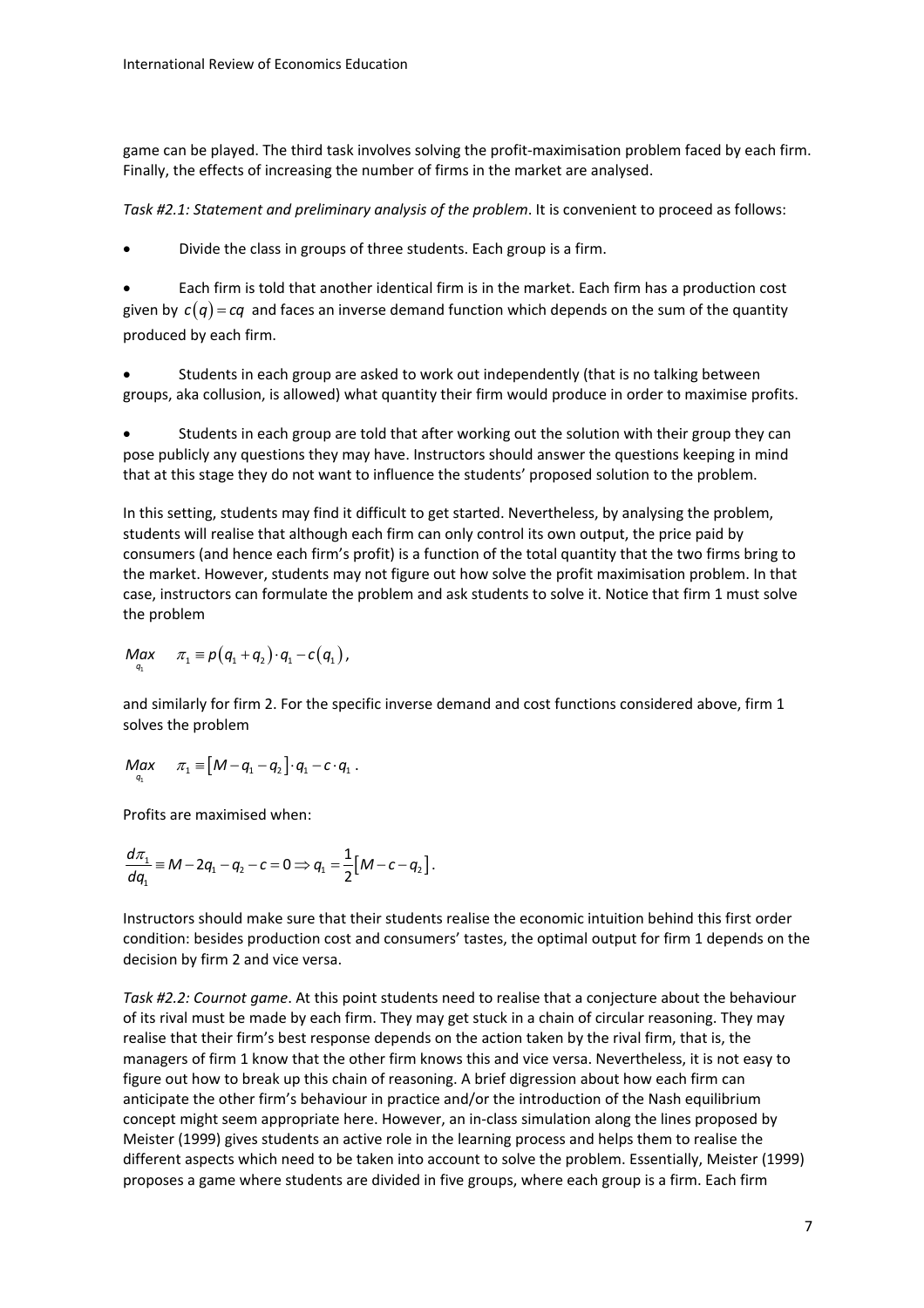produces a product identical to that of its competitors and must decide how much to produce during each time period. Each firms' costs are given by  $c(q_i) = 20q_i$ . Each firm has a maximum capacity of

 $\overline{q}_i$  = 82 per period and market demand is given by  $P(Q)$  = max $\left( 200 - 0.5 Q, 0 \right)$  , where  $\left. Q = \sum_{i=1}^5 q_i \right.$  .

Students do not know in advance when the game ends. With this data, the Cournot equilibrium involves each firm producing 60 units, a market price of 50 and each firm's profits are 1800. The collusion result involves each firm producing 36 units, a market price of 110 and each firm's profits are 3240. In a typical play of this game my students got the results shown in Table 2. In this case seven rounds were played. After each round, I wrote on the blackboard the quantity produced by each firm and computed the market price and each firm's profits. By playing the game repeatedly and with the instructors' guidance, students experience how their firms' profits change with their own decisions and those of their rival. For instance, students realise that when profits are low putting less output in the market may pay off. Thus, in the end students (with some guidance from the instructor) will reach the conclusion that each firm needs to choose its output level so that each firm's profits are maximised given the other firm's decision.

|                |    |        |         |         |         | Round   |         |         |         |
|----------------|----|--------|---------|---------|---------|---------|---------|---------|---------|
|                |    |        | #1      | #2      | #3      | #4      | #5      | #6      | #7      |
|                |    | Output | 82      | 60      | 60      | 65      | 72      | 82      | 70      |
|                | #1 | Profit | 4,119.3 | $-30$   | 3,030   | 1,495   | 1,764   | 2,009   | 1,330   |
|                | #2 | Output | 82      | 65      | 41      | 70      | 75      | 75      | 82      |
|                |    | Profit | 4,119.3 | $-32.5$ | 2,070.5 | 1,610   | 1,837.5 | 1,837.5 | 1,558   |
|                |    | Output | 40      | 82      | 56      | 66      | 36      | 36      | 52      |
|                | #3 | Profit | 2,009.4 | $-41$   | 2,828   | 1,518   | 882     | 882     | 988     |
|                | #4 | Output | 46      | 72      | 46      | 65      | 60      | 50      | 46      |
|                |    | Profit | 2,310.8 | $-36$   | 2,323   | 1,495   | 1,470   | 1,225   | 874     |
|                | #5 | Output | 9.5     | 82      | 56      | 48      | 68      | 68      | 72      |
| Group          |    | Profit | 478.7   | $-41$   | 2,828   | 1,104   | 1,666   | 1,666   | 1,368   |
| Total output   |    |        | 259.5   | 361     | 259     | 314     | 311     | 311     | 322     |
| Price          |    |        | 70.2    | 19.5    | 70.5    | 43      | 44.5    | 44.5    | 39      |
| Average output |    |        | 51.9    | 72.2    | 51.8    | 62.8    | 62.2    | 62.2    | 64.4    |
| Average profit |    |        | 2,607.5 | $-36.1$ | 2,615.9 | 1,444.4 | 1,523.9 | 1,523.9 | 1,223.6 |

#### **Table 2: Results of a Cournot game**

*Task #2.3: Computing the equilibrium output for each firm*. After playing the game students should be asked to solve formally the problem faced by each firm. Again, the students' answers can be written on posters attached to the classroom walls. During the subsequent discussion of the students' answers, instructors should point out that firms need to solve the system,

$$
\begin{cases} q_1 = \frac{1}{2} [M - c - q_2] \Rightarrow 2q_1 + q_2 = M - c \\ q_2 = \frac{1}{2} [M - c - q_1] \Rightarrow q_1 + 2q_2 = M - c. \end{cases}
$$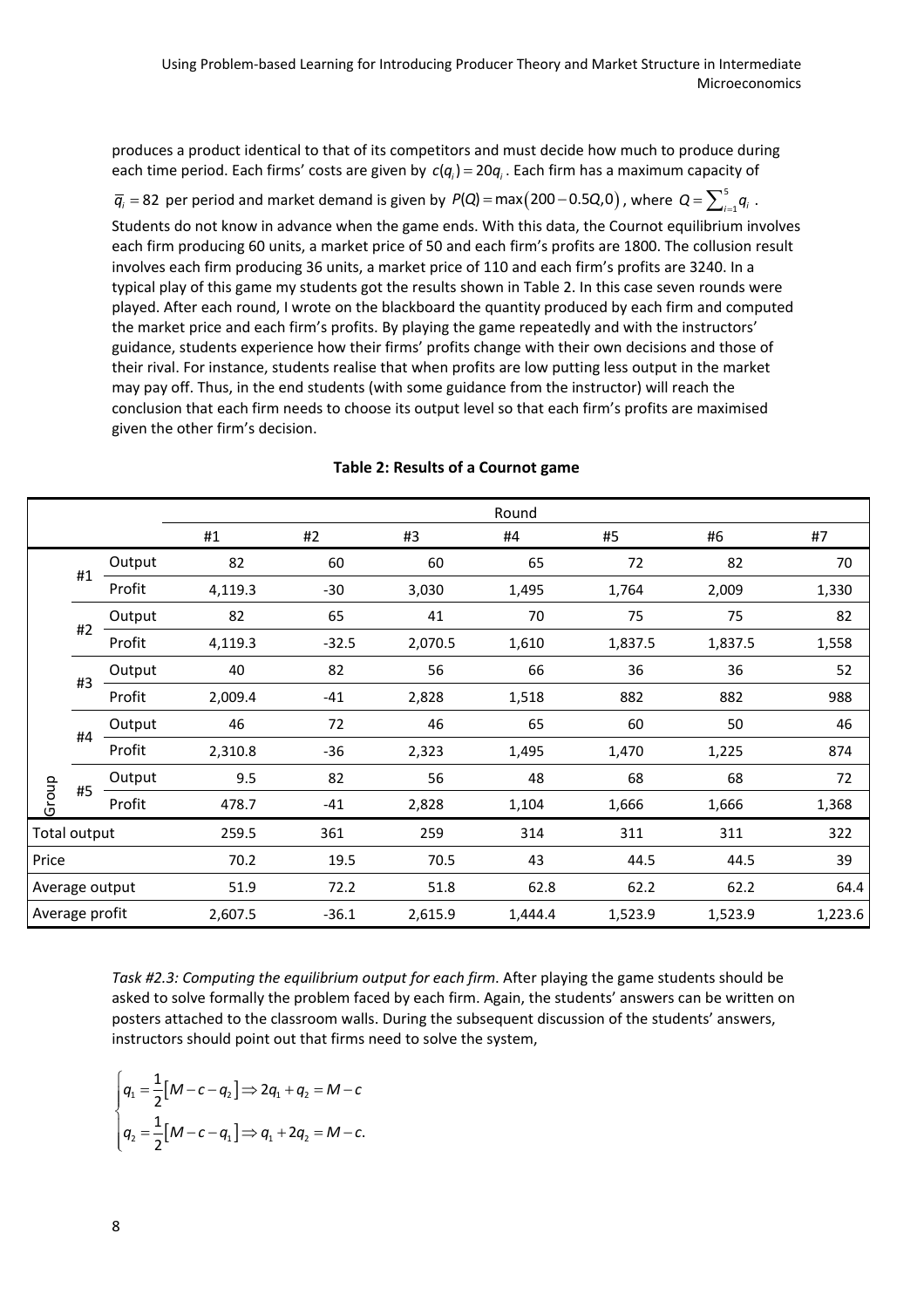The solution to this system of two equations in two unknowns gives the profit‐maximising output  $q_1^* = q_2^* = \frac{1}{2} [M-c]$ , the price  $p = \frac{1}{2} M + \frac{2}{3} c$ , and the profits  $\pi_1 = \pi_2 = \frac{2}{9} [M-c]^2$ . In order to analyse the general case when *N* firms exist in the market, instructors should ask students to solve Problem no 2 (see the Appendix). Notice that with *N* firms in the market, firm *i* must solve the problem

$$
Max \quad \pi_i \equiv p \big[ q_1 + q_2 + ... + q_N \big] \cdot q_i - c \big( q_i \big) \,,
$$

and similarly for the rest of the firms. The following system of equations (which summarises the firstorder conditions of the problem) must be solved

$$
\begin{cases} 2q_1 + q_2 + \dots + q_N = M - c \\ q_1 + 2q_2 + \dots + q_N = M - c \\ \dots \\ q_1 + q_2 + \dots + 2q_N = M - c. \end{cases}
$$

The quantity of output which solves the system is  $q_1^* = q_2^* = ... = q_N^* = \frac{1}{N(N+1)} [M-c]$ , the price  $p = \frac{1}{N+1}M + \frac{N}{N+1}C$ , and profit  $\pi_1 = \pi_2 = ... = \pi_N = N \Big[ \frac{1}{N+1} (M - C) \Big]^2$ .

*Task #2.4: Effects on market outcomes of increasing the number of firms in the market*. Finally, instructors should ask students what happens when the number of firms in the market is very high. In that case each firm produces a quite small part of the total output. Hence, the effect of the output of a particular firm on price is almost negligible. A concrete problem with *M* = 1000, *c*= 1 and 999 firms in the market can be used for this purpose. The effect on price of a new firm entering the market is:

$$
\frac{ \rho_{1.000}-\rho_{999}}{\rho_{999}}\cdot 100=\frac{ \frac{1}{1.001} \mathcal{M}+\frac{1.000}{1.001} \mathcal{C}-\frac{1}{1.000} \mathcal{M}-\frac{999}{1.000} \mathcal{C}}{1.000} \cdot 100=-0,05\% \ .
$$

Hence, each individual firm can regard price as given. Here instructors need to be aware that the Cournot oligopoly model need not converge to perfect competition when the number of firms tends to infinity. Indeed, convergence takes place if, and only if, there are no economies of scale (Ruffin, 1971), that is, if, and only if, average cost is non‐decreasing.

During the discussion of posters after the problem‐solving task it is useful to compare the outcomes from different market structures in terms of total output, price, firms' profits and consumer surplus. This is shown in

Table 3, inspired in Binmore (2007, ch. 10) and Perloff (2008, ch. 13). As the number of firms increase total output and consumer surplus goes up, price converges to marginal cost and firms' profits converge to zero (see also Problem no 3 in the Appendix). This comparison helps highlighting how a simple model can accommodate different assumptions regarding the real world. Besides, at this point it is natural to talk about long run equilibrium. Instructors should pose questions so that students realise that if there are some firms in the market earning positive economic profits, then new firms will have incentives to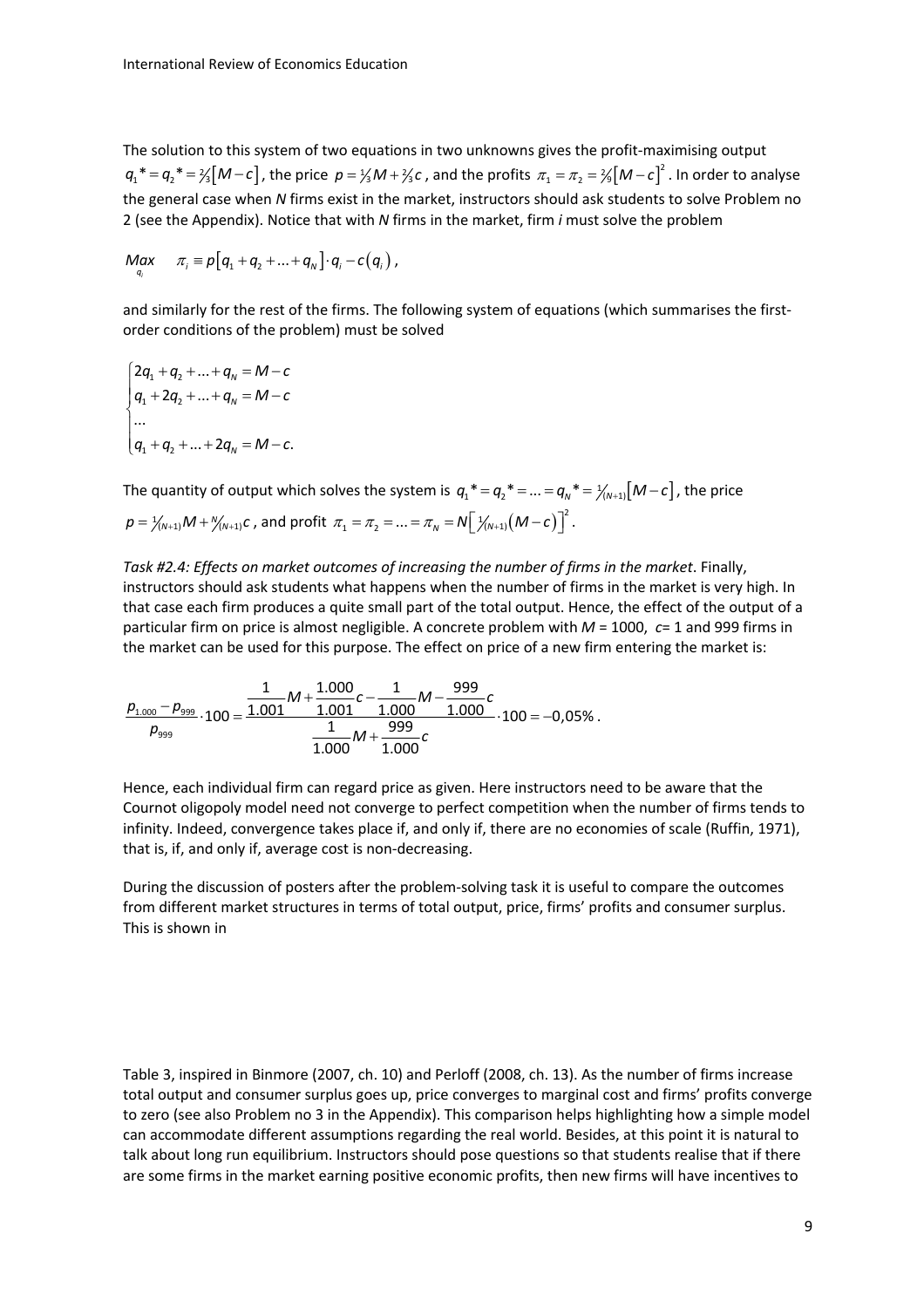enter the market. Thus, it should become apparent that long run equilibrium implies a number of firms and a quantity of output such that each firm's profits are zero.

|                                                          | Total output                              | Price                                    | Total profit for firms                              | Consumer surplus                                                            |
|----------------------------------------------------------|-------------------------------------------|------------------------------------------|-----------------------------------------------------|-----------------------------------------------------------------------------|
| 1 firm<br>(monopoly)                                     | $\frac{1}{2}(M-c)$                        | $\frac{1}{2}(M+c)$                       | $\frac{1}{2}(M-c)^2$                                | $\frac{1}{8}(M-c)^2$                                                        |
| 2 firms<br>(duopoly)                                     | $\frac{2}{3}(M-c)$                        | $\frac{1}{3}(M+2c)$                      | $\frac{2}{9}(M-c)^2$                                | $\frac{2}{9}(M-c)^2$                                                        |
| N firms                                                  | $\frac{N}{N+1}(M-c)$                      | $\frac{1}{N+1}(M + Nc)$                  | $\frac{N}{(N+1)^2} (M-c)^2$                         | $\frac{N^2}{2(N+1)^2} (M-c)^2$                                              |
| (oligopoly)                                              |                                           |                                          |                                                     |                                                                             |
| $N \rightarrow \infty$ firms<br>(perfect<br>competition) | $\lim_{N\to\infty}\frac{N}{N+1}(M-c)=M-c$ | $\lim_{N\to\infty}\frac{1}{N+1}(M+Nc)=c$ | $\lim_{N \to \infty} \frac{N}{(N+1)^2} (M-c)^2 = 0$ | $\lim_{N \to \infty} \frac{N^2}{2(N+1)^2} (M-c)^2$<br>$=\frac{1}{2}(M-c)^2$ |
| Entry with 2<br>firms                                    | $\frac{2}{3}(M-c)$                        | $\frac{1}{3}(M+2c)$                      | $\frac{1}{2}(M-c)^2 - 2K$                           | $\frac{2}{9}(M-c)^2$                                                        |

| Table 3: Outcomes in different market structures |
|--------------------------------------------------|
|--------------------------------------------------|

#### Activity #3: Entry

At the last stage a new layer of difficulty can be added to the previous settings. Here, instructors can adopt a dynamic perspective and ask students to imagine how firms decide whether to enter a market and how much output they should produce. This activity involves two tasks. First, the problem faced by the firms should be stated and a game tree should be written and analysed. Then, the game should be solved.

*Task #3.1: Stating the problem and writing and analysing the game tree*. The approach proceeds as follows (for other types of entry games which could be adapted to this paper's setting see, for instance, Cheung, 2005 and Garratt, 2000):

• Divide the class in groups of three students. Each group is considering whether to start a business.

• Each group is told that there is another firm pondering whether to enter the market. Thus, if the group decides to go ahead with the new business, it is possible that there will be two firms competing in the same market and that each firm will be identical to each other. Thus, each group needs to ponder whether to enter the market, characterised by the inverse demand function  $p(q) = M - q$ , which at the moment is not served by any firm.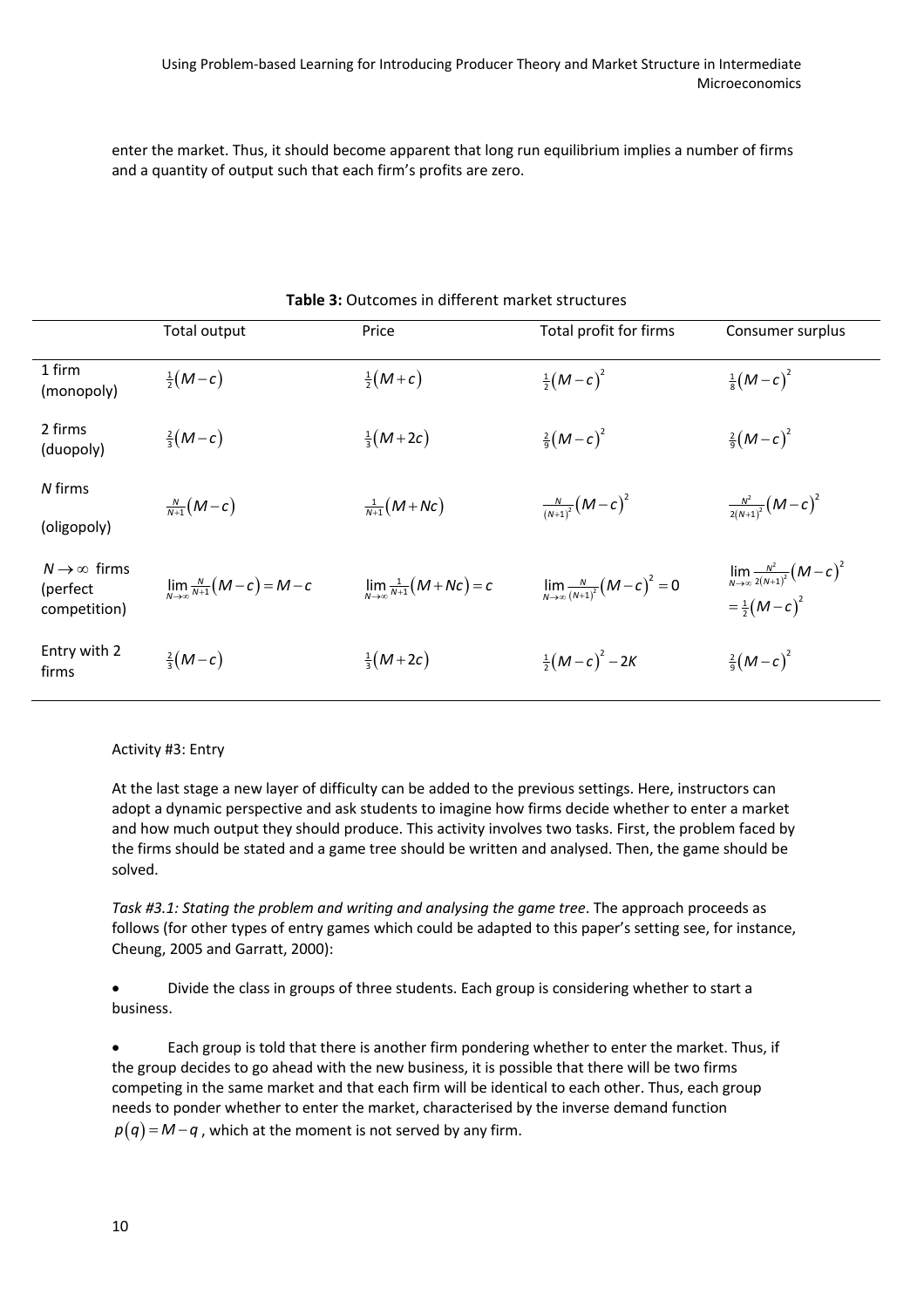If a firm decides to enter the market, then it pays a set up cost  $K > 0$  (for instance, firms must build a new plant). After entering the market, each firm has a production cost given by  $c(q) = cq$ . Assume that  $K < \frac{2}{9} [M - c]^2$  (this guarantees that both firms will have positive profits and both will enter the market).

The different groups are asked to work out independently whether they would enter the market and what quantity they would produce in order to maximise their own firms' profits.

• Students in each group are told that after working out the solution with their group they can pose publicly any questions they may have. Instructors should answer the questions keeping in mind that at this stage they do not want to influence the students' proposed solution to the problem.

Students may find this game a bit puzzling, since they need to realise that they must proceed in two stages. First, the firms simultaneously decide whether to enter the market or not. Then, if the two firms enter, then they play a Cournot game. Students may not realise that they need to solve the second stage first and then proceed backwards. In that case, instructors can foster their students' understanding by writing a game tree, leaving the payoffs blank, and asking them to fill in the blanks (see **Error! Reference source not found.** and task #3.2). As in previous activities, students should work in groups, write their answers on posters, and discuss their answers with their classmates and the instructor.

*Task #3.2: Solving the game*. In this task instructors should ask students to use the game tree as a tool for deciding whether to enter the market. This helps students to develop intuitively both the concept of backward induction and of subgame perfect Nash equilibrium. Remember that if a firm decides to enter, then it pays the setup cost *K*. If the two firms enter, then each firm's payoff is the duopoly payoff minus the setup cost, that is,  $\pi_1=\pi_2= \frac{2}{3} [\mathcal{M}-c]^2-\mathcal{K}$  . If only one firm enters, then the entrant's payoff is the monopoly payoff minus the setup cost, that is,  $\pi^{-1}_1 = \bigl[ \frac{\lambda}{2} (M\!-\!c) \bigr]^{\!2} -K$  , and the payoff for the other firm is zero. If neither firm enters, then each firm earns zero.

After solving this problem it is advisable to proceed with the general case with *N* firms and discuss how the results depend on the magnitude of *K* and the beliefs on the number of firms entering the market. To do so it is convenient to ask students to solve Problem #4 in the Appendix.

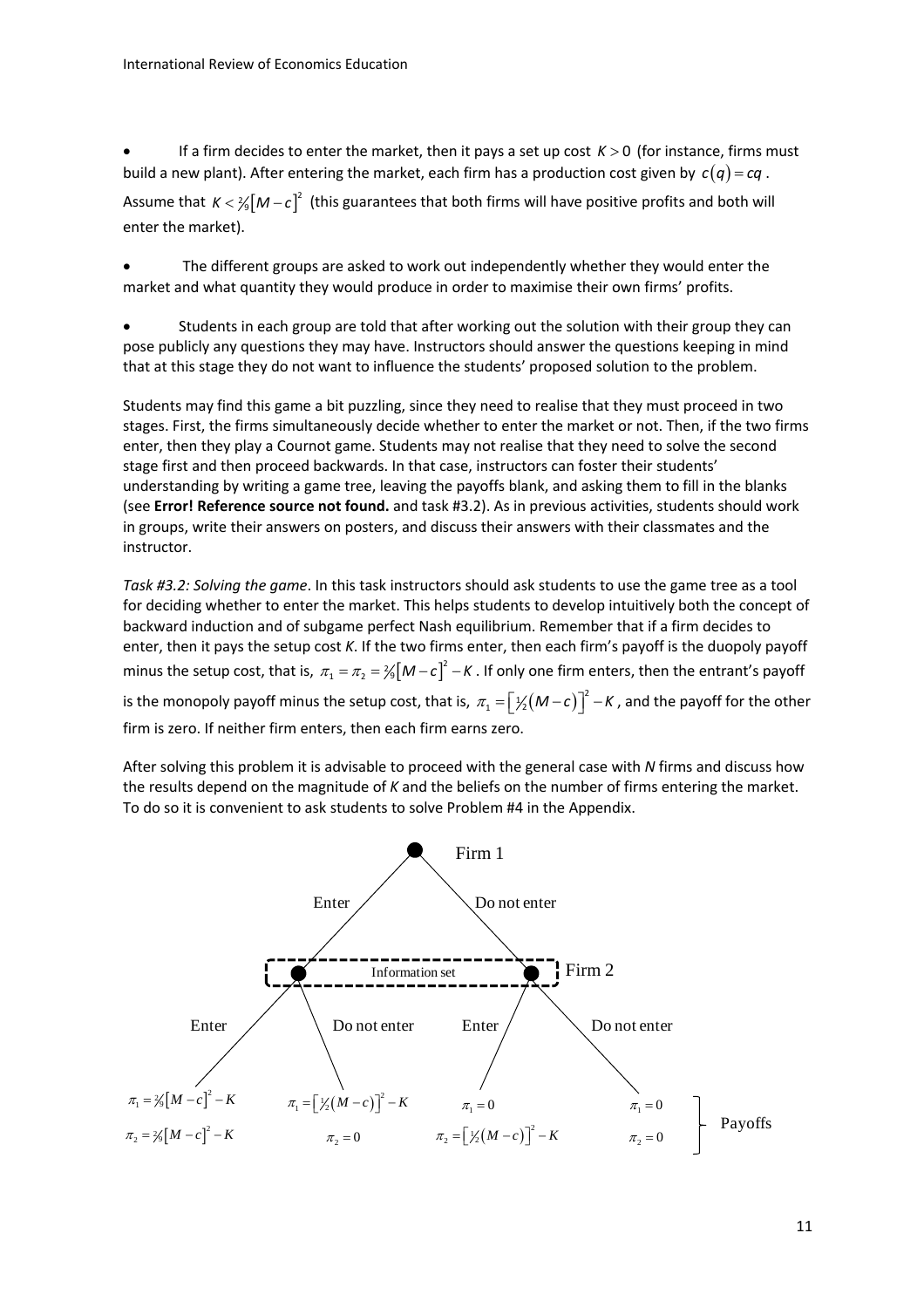# **5. Concluding comments**

The approach suggested in the paper may be valuable for instructors wishing to get their students actively involved in the process of learning producer theory and market structure in intermediate microeconomics courses. The approach is also useful to highlight the connection between perfect competition, oligopoly and monopoly. Furthermore, it develops modelling and problem‐solving skills and provides a natural setting for introducing strategic decisions and to develop naturally the concepts of Nash and subgame perfect Nash equilibrium. When later on in the course these concepts are presented formally, students, having seen them already at work, will immediately understand their relevance. Indeed, spending some valuable classroom time with PBL activities and playing Cournot games ultimately pays off, since instructors may then go through the traditional lecture‐based approach (competitive supply and competitive, monopolistic, and oligopolistic markets) faster or even skip the details completely and encourage students to use a textbook to study the topics either on their own or in groups. Besides, the approach presents students with opportunities to simulate complex situations which they may face in real life. Instructors adopting the PBL approach are likely to find out that students prefer this hands‐on approach over more traditional expositions.

## References

Becker, W. E. and Greene, W. H. (2005). 'Using the Nobel laureates in economics to teach quantitative methods', *Journal of Economic Education*, Vol. 36, pp. 261–77.

Becker, W. E. and Watts, M. (2001a). 'Teaching economics at the start of the 21st century: still chalk-andtalk', *The American Economic Review*, Vol. 91, pp. 446–51.

Becker, W. E. and Watts, M. (2001b). 'Teaching methods in U.S. undergraduate economics courses', *Journal of Economic Education*, Vol. 32, pp. 269–79.

Beckman, S. R. (2003). 'Cournot and Bertrand games', *Journal of Economic Education*, Vol. 34, pp. 27–35.

Benzing, C. and Christ, P. (1997). 'A survey of teaching methods among economics faculty', *Journal of Economic Education*, Vol. 28, pp. 182–8.

Binmore, K. (2007). *Playing for Real: A Text on Game Theory*, New York: Oxford University Press.

Brouhle, K., Corrigan, J., Croson, R., Farnham, M., Garip, S., Habodaszova, L., *et al.* (2005). 'Local residential sorting and public goods provision: a classroom demonstration', *Journal of Economic Education*, Vol. 36, pp. 332–44.

Cheung, S. L. (2005). 'A classroom entry and exit game of supply with price‐taking firms', *Journal of Economic Education*, Vol. 36, pp. 358–68.

Colander, D. (2004). 'The art of teaching economics', *International Review of Economics Education*, Vol. 3, pp. 63–76.

Dixit, A. (2005). 'Restoring fun to game theory', *Journal of Economic Education*, Vol. 36, pp. 205–19.

Elliott, D., Meisel, J. and Richards W. (1998). 'The Senior Project: using the literature of distinguished economists', *Journal of Economic Education*, Vol. 29, pp. 312–20.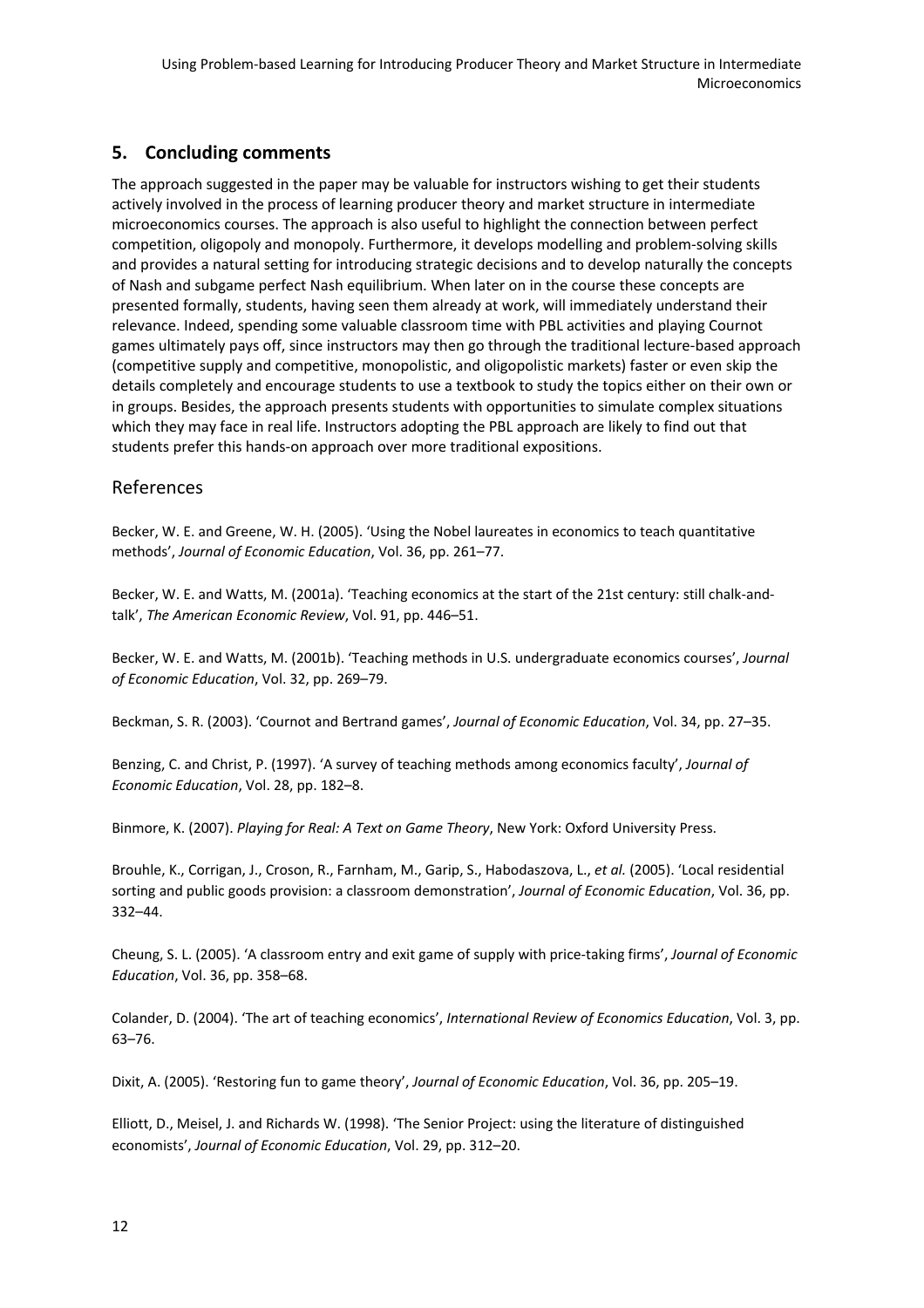Forsythe, F. (2002). 'Problem‐based learning' (in P. Davies, ed.). *The Handbook for Economics Lecturers*, The Economics Network.

Gächter, S., Thoni, C. and Tyran, J.-R. (2006). 'Cournot competition and hit-and-run entry and exit in a teaching experiment', *Journal of Economic Education*, Vol. 37, pp. 418–30.

Garratt, R. (2000). 'A free entry and exit experiment', *Journal of Economic Education*, Vol. 31, pp. 237–43.

Hartley, J. E. (2001). 'The Great Books and economics', *Journal of Economic Education*, Vol. 32, pp. 147–59.

Hmelo‐Silver, C. E. (2004). 'Problem‐based learning: What and how do students learn?', *Educational Psychology Review*, Vol. 16, pp. 235–66.

Hmelo-Silver, C. E., Duncan, R. G. and Chinn, C. A. (2007). 'Scaffolding and achievement in problem-based and inquiry learning: a response to Kirschner, Sweller and Clark (2006)', *Educational Psychologist*, Vol. 42, pp. 99–107.

Johnson, D. W., Johnson, R. T. and Smith. K. A. (1991). *Active Learning: Cooperation in the College Classroom*, Edina, MN: Interaction Book Company.

Johnson, D. W., Johnson, R. T. and Smith., K. A. (1998). 'Cooperative learning returns to college: what evidence is there that it works?', *Change*, Vol. July/August, pp. 27–35.

Johnson, D. W., Johnson, R. T. and Stanne, M. B. (2000). 'Cooperative learning methods: a meta-analysis', from http://www.co‐operation.org/

Keyser, M. W. (2000). 'Active learning and cooperative learning: understanding the difference and using both styles effectively', *Research Strategies*, Vol. 17 pp. 35–44.

Kreps, D. M. (2004). *Microeconomics for managers*, New York: W. W. Norton & Company.

Malueg, D. A. (1994). 'Monopoly output and welfare: The role of curvature of the demand function', *Journal of Economic Education*, Vol. 25, pp. 235–50.

Maxwell, N. L., Mergendoller, J. R., Bellisimo, Y. and Kennedy, P. (2005). 'Problem‐based learning and high school macroeconomics: a comparative study of instructional methods', *Journal of Economic Education*, Vol. 36, pp. 315–31.

McManus, D. (2001). 'The two paradigms of education and the peer review of teaching', *Journal of Geoscience Education*, Vol. 49 pp. 423–34.

Meister, J. P. (1999). 'Oligopoly – an in‐class economic game', *Journal of Economic Education*, Vol. 30, pp. 383–91.

Perloff, J. M. (2008). *Microeconomics: Theory and applications with calculus*, Boston: Pearson Addison Wesley.

Ruffin, R. J. (1971). 'Cournot oligopoly and competitive behaviour', *The Review of Economic Studies*, Vol. 38, pp. 493–502.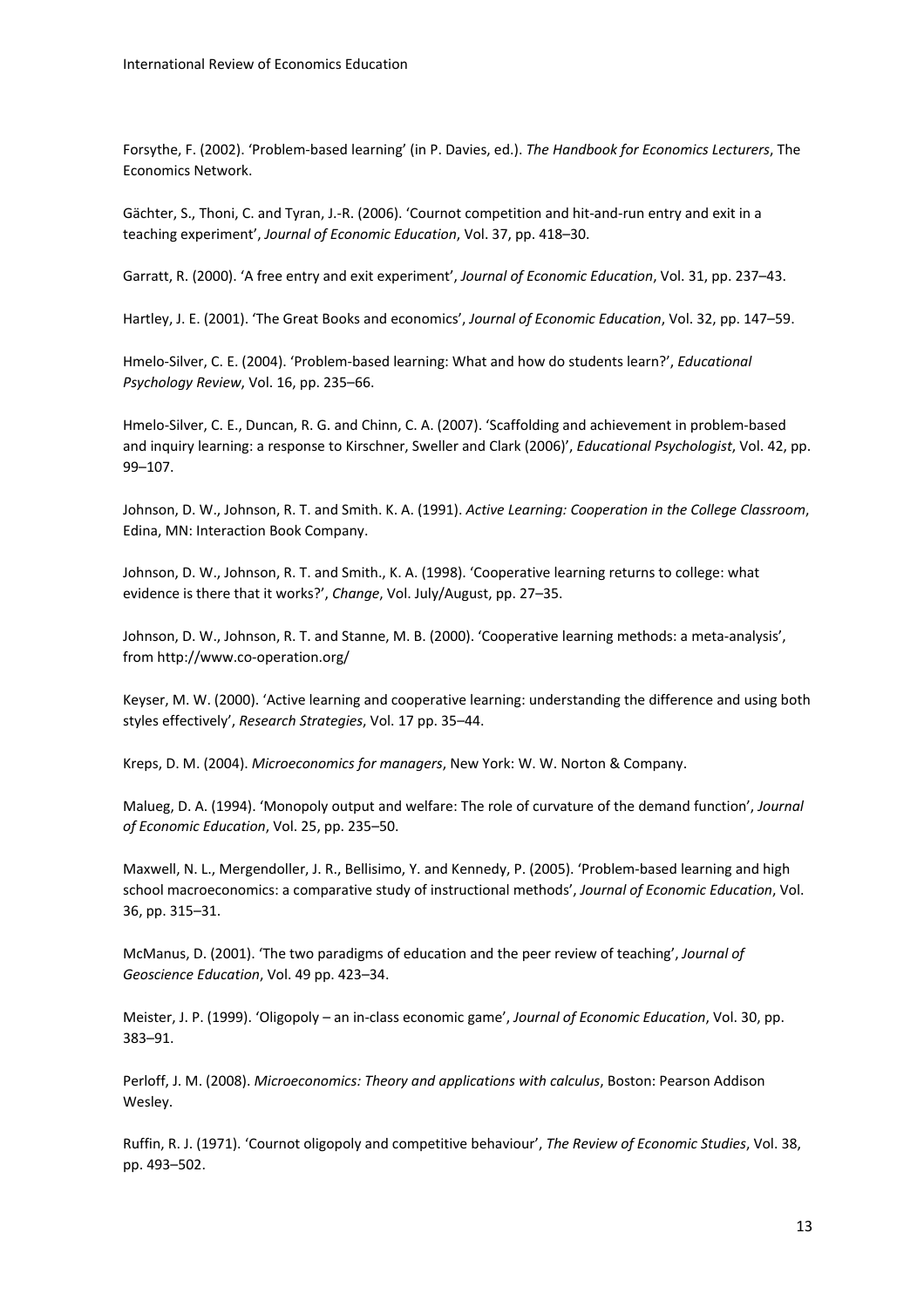Smith, K. A. and Waller, A. (1997). 'Afterword: New Paradigms of College Teaching' (in W. Campbell and K. A. Smith, eds), *New Paradigms for College Teaching*, Edina, MN: Interaction Book Co.

Watts, M., and Becker, W. E. (2008). 'A little more than chalk and talk: results from a third national survey of teaching methods in undergraduate economics courses', *Journal of Economic Education*, Vol. 39, pp. 273–86.

Zahka, W. J. (1990). 'The Nobel Prize economics lectures as a teaching tool', *Journal of Economic Education*, Vol. 21, pp. 395–401.

# **Appendix**

1. a) Sketch the graph of the inverse demand function  $p(q) = M - q$  and the production cost by  $c(q) = cq$  (where *M* and *c* are positive constants, with *M* greater than *c*) for different values of *M* and *c*. Interpret the economic meaning of both parameters.

2. Assume that the market demand for a product is given by  $p(q) = M - q$  and the cost function of individual firms by  $c(q) = cq$  (where *M* and *c* are positive constants, with *M* greater than *c*) for different values of *M* and *c*.

a) Find the profit-maximising output for an individual firm when three identical firms are in the market (no collusion allowed). Find the resulting market price.

b) Repeat part a) for four firms.

c) Given your answers in parts a) and b) and the exposition in class, can you give a formula for the profit‐maximising output and the market price when there are *N* firms in the market?

3. Assume that the market demand for a product is given by  $p(q) = 100000 - q$  and the cost function of individual firms by  $c(q) = q$ .

a) Find the profit-maximising output for an individual firm when two identical firms are in the market (no collusion allowed). Find the resulting market price, the total profits for the firm and the consumer surplus.

b) Repeat part a) when three identical firms are in the market (no collusion allowed).

c) Repeat part a) for 10 firms.

d) Repeat part a) for 10,000 firms.

e) What value does market quantity approaches as the number of firms grows larger? What about price?

4. Assume that the market demand for a product is given by  $p(q) = M - q$  and the cost function of individual firms by  $c(q) = cq$  (where *M* and *c* are positive constants, with *M* greater than *c*) for different values of *M* and *c*. Assume that *N* identical firms are pondering whether to enter the market or not. Entering the market implies a fixed cost *K* > 0 . All potential firms take their entry decision simultaneously. All firms that have entered play a Cournot game. Assuming that in equilibrium firms cannot have negative profits,